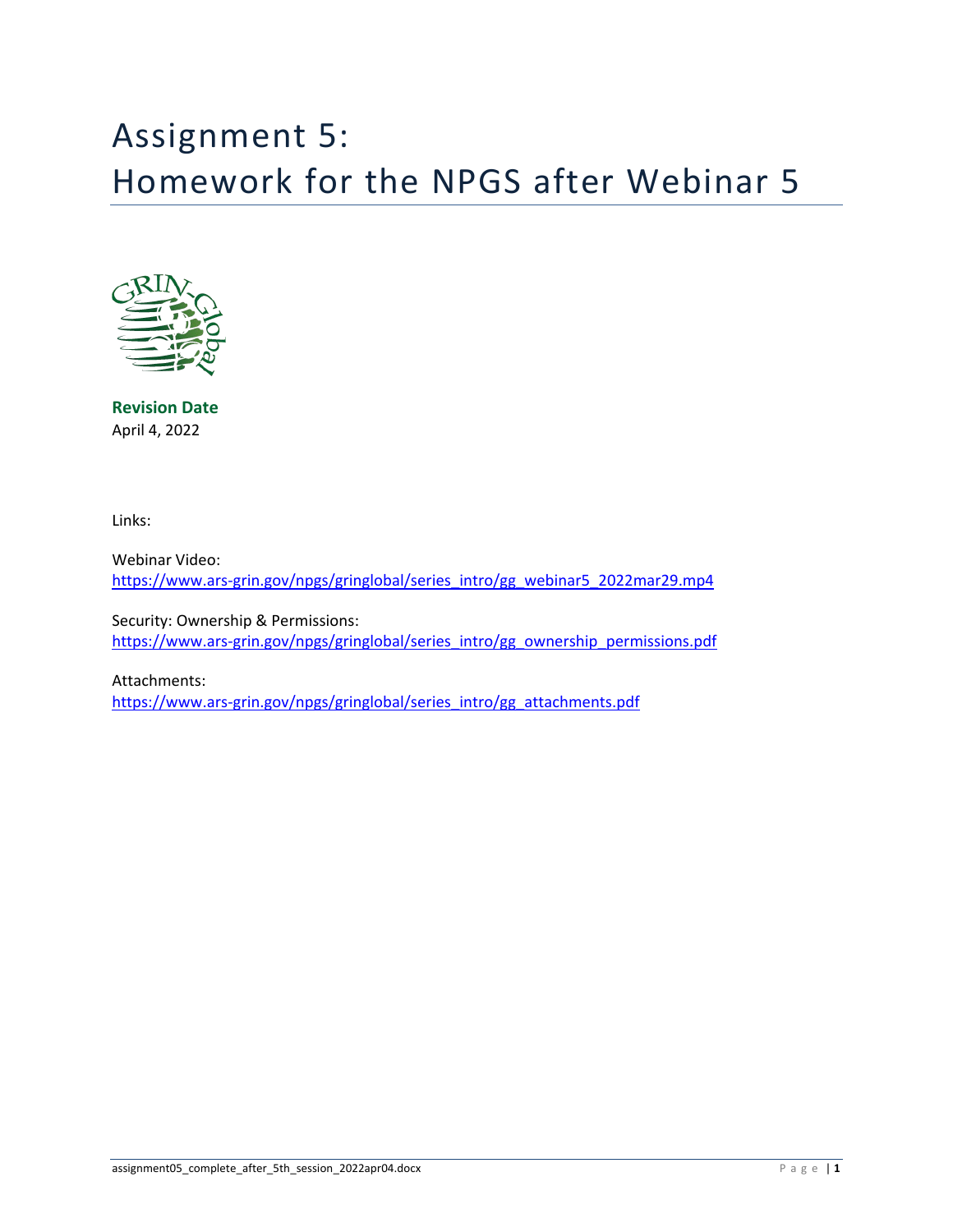# **Ownership & Permissions Review**

Ownership & Permissions is explained in the online document: [https://www.grin-global.org/docs/gg\\_security.docx](https://www.grin-global.org/docs/gg_security.docx)



## **Ownership**

Assuming you have created an accession, change the ownership. First ensure that you own it. Check the **Owned\_by** field.

| Accession ID                | Digita<br>Accession<br>Objec<br>Prefix<br>Identi | Accession<br>Number | Accession<br>Suffix | Taxon           |                                               | Name               |
|-----------------------------|--------------------------------------------------|---------------------|---------------------|-----------------|-----------------------------------------------|--------------------|
| 2125417                     | <b>MAR</b>                                       |                     | <b>RRG</b>          | Humulus lupulus |                                               | MAR <sub>1</sub> F |
| 2125418                     | <b>MAR</b>                                       | $\overline{2}$      | <b>RRG</b>          | Humulus lupulus |                                               | MAR <sub>2</sub> F |
| 2125419                     | <b>MAR</b>                                       | 3                   | <b>RRG</b>          |                 | Humulus lupulus var. cordifolius              | MAR <sub>3</sub> F |
| 2125426                     | <b>MAR</b>                                       | 10                  | <b>RRG</b>          |                 | dominica longitud var. Innotice               | <b>MAR 10</b>      |
| 2125427                     | <b>MAR</b>                                       | 11                  | <b>RRG</b>          | Hum             | Show only rows with this data                 | <b>MAR 11</b>      |
| 2125428                     | <b>MAR</b>                                       | 12                  | <b>RRG</b>          | Hum             | Hide rows with this data                      | <b>MAR 12</b>      |
| 2125429                     | <b>MAR</b>                                       | 13                  | <b>RRG</b>          | Humi            | <b>Reset row filter</b>                       | <b>MAR 13</b>      |
| 2125430                     | <b>MAR</b>                                       | 14                  | <b>RRG</b>          | Hum             | Security Wizard                               | <b>MAR 14</b>      |
| 2125442                     | <b>MAR</b>                                       | 15                  | <b>RRG</b>          | Humi            | Change Owner                                  | <b>MAR 15</b>      |
| 2125443                     | <b>MAR</b>                                       | 16                  | <b>RRG</b>          | Hum             |                                               | <b>MAR 16</b>      |
| 17<br>2125444<br><b>MAR</b> |                                                  |                     | <b>RRG</b>          |                 | <b>Reports</b><br>Humunda repence van repence | <b>MAR 17</b>      |

Select the record; right click. Select **Change Owner** and do so.

On the next window, select who will be the new owner, and one of the two radio buttons. Typically, but not always, you may want to include the ownership change to the children records as well.

### *Inventory*

Remember that *new* Inventory records inherit their ownership from the owner of the **Inventory Maintenance Policy** that was used when the inventory record was created. If the IMP record's ownership changes, that change does not impact *existing* inventory records.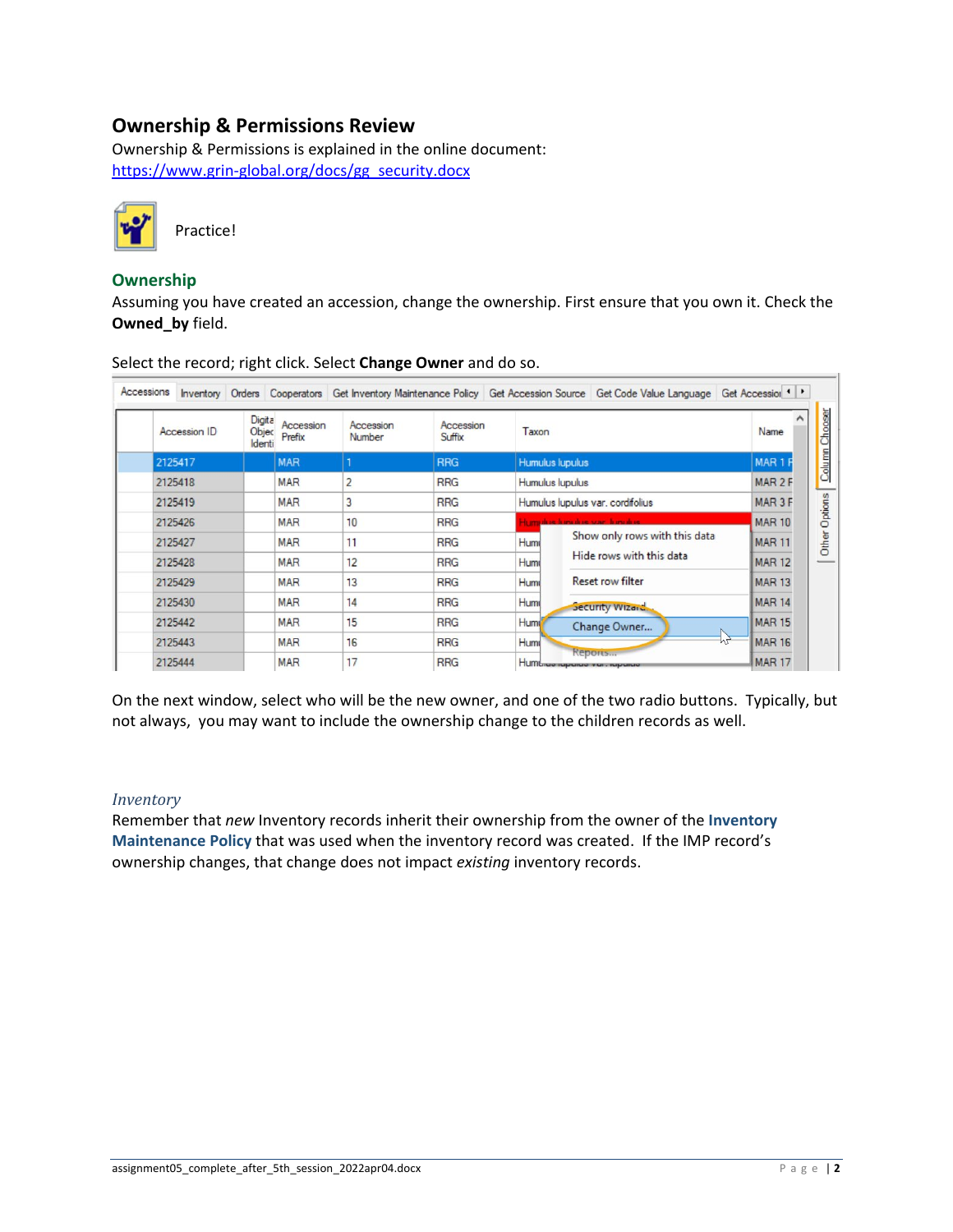## **Permissions**

Practice using the Security Wizard. Again, select records you own. Right-click, and select **Security Wizard**:

|   | Accessions |              |                           |                     |                     |                                            |                           |                          | Inventory Orders Cooperators Get Inventory Maintenance Policy Get Accession Source Get Code Value La |  |
|---|------------|--------------|---------------------------|---------------------|---------------------|--------------------------------------------|---------------------------|--------------------------|------------------------------------------------------------------------------------------------------|--|
|   |            | Accession ID | Digita<br>Objec<br>Identi | Accession<br>Prefix | Accession<br>Number |                                            | Accession<br>Suffix       | Taxon                    |                                                                                                      |  |
|   |            | 2125417      |                           | <b>MAR</b>          |                     |                                            | <b>RRG</b>                | Humulus lupulus          |                                                                                                      |  |
|   |            | 2125418      |                           | <b>MAR</b>          | 2                   |                                            | <b>RRG</b>                | Humulus lupulus          |                                                                                                      |  |
|   |            | 2125419      |                           | <b>MAR</b>          | 3                   |                                            | <b>RRG</b>                |                          | Humulus lupulus var. cordifolius                                                                     |  |
|   |            | 2125426      |                           | <b>MAR</b>          | 10                  |                                            | <b>RRG</b>                |                          | Humulus lupulus var. lupulus                                                                         |  |
|   |            | 2125427      |                           | <b>MAR</b>          | 11                  |                                            | <b>RRG</b>                |                          | Homele is front the yar, lupulus                                                                     |  |
| ▶ |            | 2125428      |                           | <b>MAR</b>          | 12 <sup>2</sup>     | Show only rows with this data              |                           |                          | ar. lupulus                                                                                          |  |
|   |            | 2125429      |                           | <b>MAR</b>          | 13                  |                                            |                           | Hide rows with this data | ar. Iupulus                                                                                          |  |
|   |            | 2125430      |                           | <b>MAR</b>          | 14                  | <b>Reset row filter</b><br>Security Wizard |                           | ar. lupulus              |                                                                                                      |  |
|   |            | 2125442      |                           | <b>MAR</b>          | 15                  |                                            |                           |                          | ar. lupulus                                                                                          |  |
|   |            | 2125443      |                           | <b>MAR</b>          | 16                  |                                            | 44<br><b>Change Owner</b> |                          |                                                                                                      |  |
|   |            | 2125444      |                           | <b>MAR</b>          | 17                  |                                            |                           |                          | ar. lupulus                                                                                          |  |
|   |            | 2125445      |                           | <b>MAR</b>          | 18                  |                                            | Reports<br>1111           |                          | <b>TTTurnaras raperas var. lupulus</b>                                                               |  |

## **Attachments**

#### *References*

Webinar PDF: [https://www.ars-grin.gov/npgs/gringlobal/series\\_intro/gg\\_attachments.pdf](https://www.ars-grin.gov/npgs/gringlobal/series_intro/gg_attachments.pdf)

The online guide: [https://www.grin-global.org/docs/gg\\_inventory\\_attachment\\_wizard.docx](https://www.grin-global.org/docs/gg_inventory_attachment_wizard.docx)



Practice! Attach several files to one or more accessions that you own. Use at least one image file ( a .jpg or .gif file), an Excel spreadsheet, a Word document, and a PDF.

You will need to have some miscellaneous files of different types to fully explore attaching files to the GG database. Remember that when attaching, you are essentially performing two tasks: you are uploading files to the GG server and you are creating attachment records that document the files. The attachment records can indicate various data to display on the public website such as a description, date the photograph was taken and relevant plant part (if applicable), contributor, and so on.

In 2022, some users may have a version of the CT created prior to v 1.21.10.4. (As of 4/5, most users have an older version.) Beginning with 1.21.10.4, the Inventory Wizard was expanded and is now able to attach to records besides inventory records. The wizard was renamed to reflect this – now called Attachment Wizard. The two wizard versions are similar in appearance, with a few changes to the interface in the newer version.



Remember when using the Batch File method, the name of the file or it folder is especially important. Details are in the online guide.